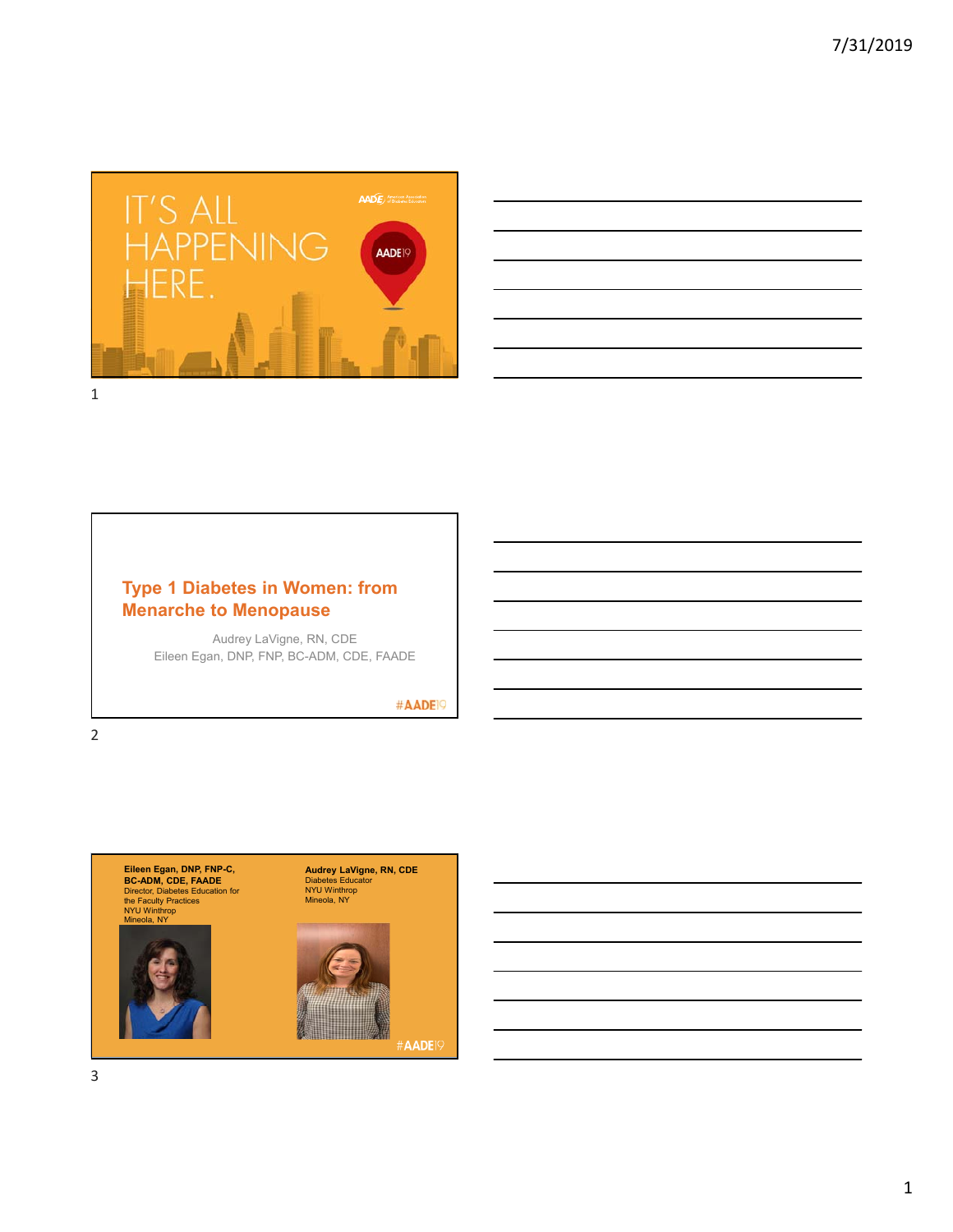#### **Disclosure to Participants**

- Notice of Requirements For Successful Completion
- Please refer to learning goals and objectives Learners must attend the full activity and complete the evaluation in order to claim continuing education credit/hours
- Conflict of Interest (COI) and Financial Relationship Disclosures: – Presenter: Eileen Egan- No COI/Financial Relationship to disclose – Presenter: Audrey LaVigne- No COI/Financial Relationship to disclose
- Non-Endorsement of Products:
	- Accredited status does not imply endorsement by AADE, ANCC, ACPE or CDR of any commercial products displayed in conjunction with this educational activity
- Off-Label Use:
	- Participants will be notified by speakers to any product used for a purpose other than for which it was approved by the Food and Drug Administration.

#AADE<sup>19</sup>

4

## **Learning Objectives**

- Identify at least 3 health challenges faced by women with Type 1 diabetes
- Describe at least 3 strategies the diabetes educator can employ to assist women with Type 1 diabetes overcome these challenges
- Compare statistics regarding at least 3 of these health challenges between women without diabetes as well as men with men who have type 1 diabetes

#AADE<sup>19</sup>

5

#### **Women with T1 DM**

- ~1.25 million Americans living with T1 DM
	- $-$  ~193,000 under the age of 20
	- $-$  ~40,000 new diagnoses annually
	- Average age at diagnosis is 8‐10 years
	- Fairly equal rates of diagnosis between girls and boys
- Psychologic and physiologic burden higher for women
	- Less likely to achieve A1C < 7%
	- Higher rates of nocturnal hypoglycemia
	- More likely to have anxiety and depression
		-

#AADE<sup>19</sup> Centers for Disease Control and Prevention. National Diabetes Statistics Report, 2017. Atlanta, GA: Centers for Disease Control and Prevention, U.S. Dept of Health and Human Services; 2017.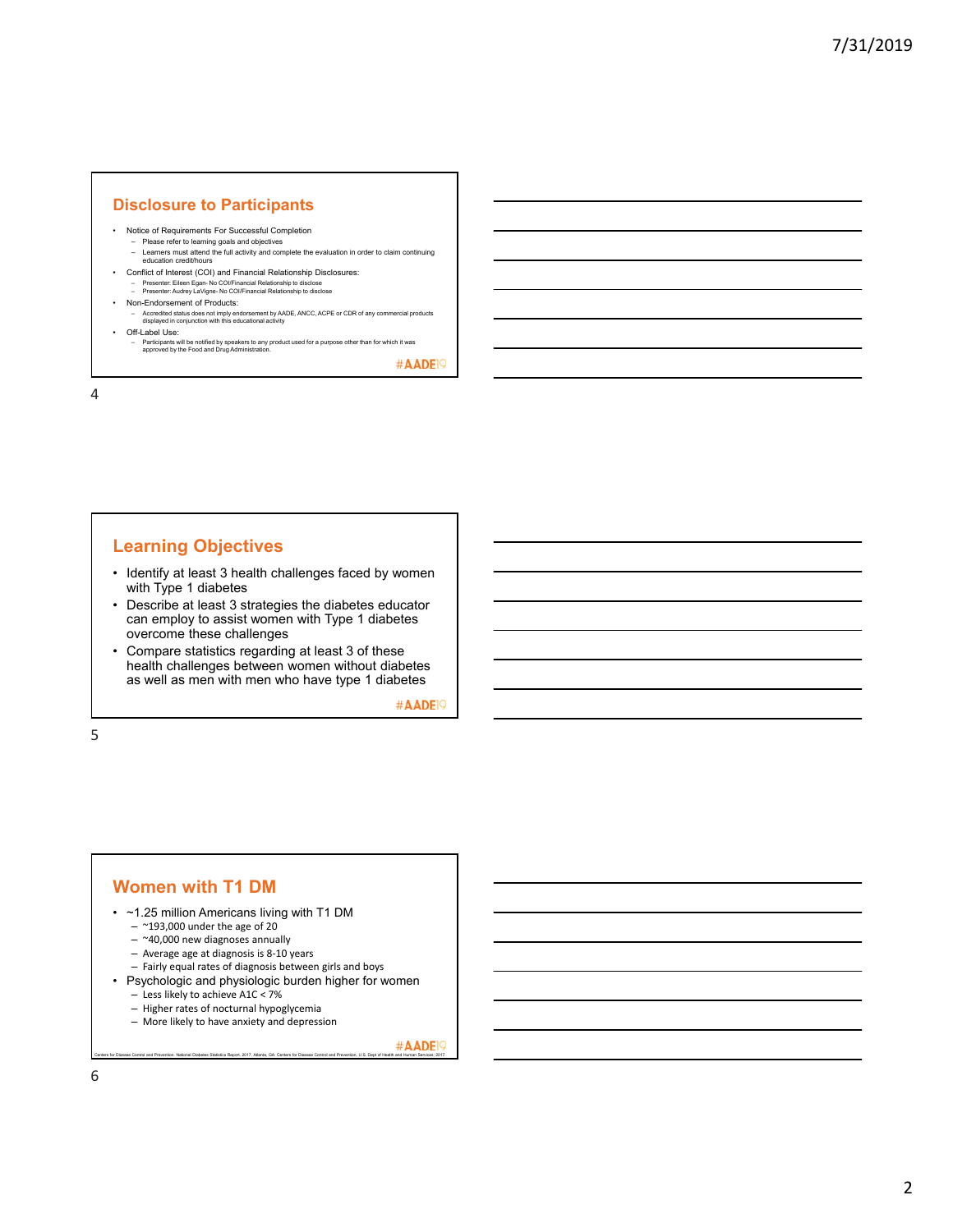## **Meet Sienna**

- Sienna is a 14 year old girl diagnosed with type 1 diabetes at the age of 8
	- She presents to your office for follow up diabetes education
	- Sienna reports she got her first period last week
	- She states her numbers have been "crazy" since her last appointment 2 months ago
	- She is accompanied by her mother

#AADE<sup>19</sup>

7

## **Common Issues During Puberty**

- Excessive weight gain or weight loss – Often related to hormonal changes & body image
- Difficult to regulate glucose
	- Often related to hormonal changes; growth & development
- Struggles with self-management – Prioritizing DM

#AADE<sup>19</sup>

8

## **Puberty**

- Young women with Type 1 typically experience – Later menarche
	- Fewer pregnancies
	- Increased stillbirths
	-
- Two-fold increase in menstrual problems before age 30

Schweiger, et al (2011) Menarche delay and menstrual irregularities persist in adolescents with type 1 diabetes. Reproductive Biology and Endocrinology. 9(61):6‐8

- Longer cycles
- 
- Heavy menstruation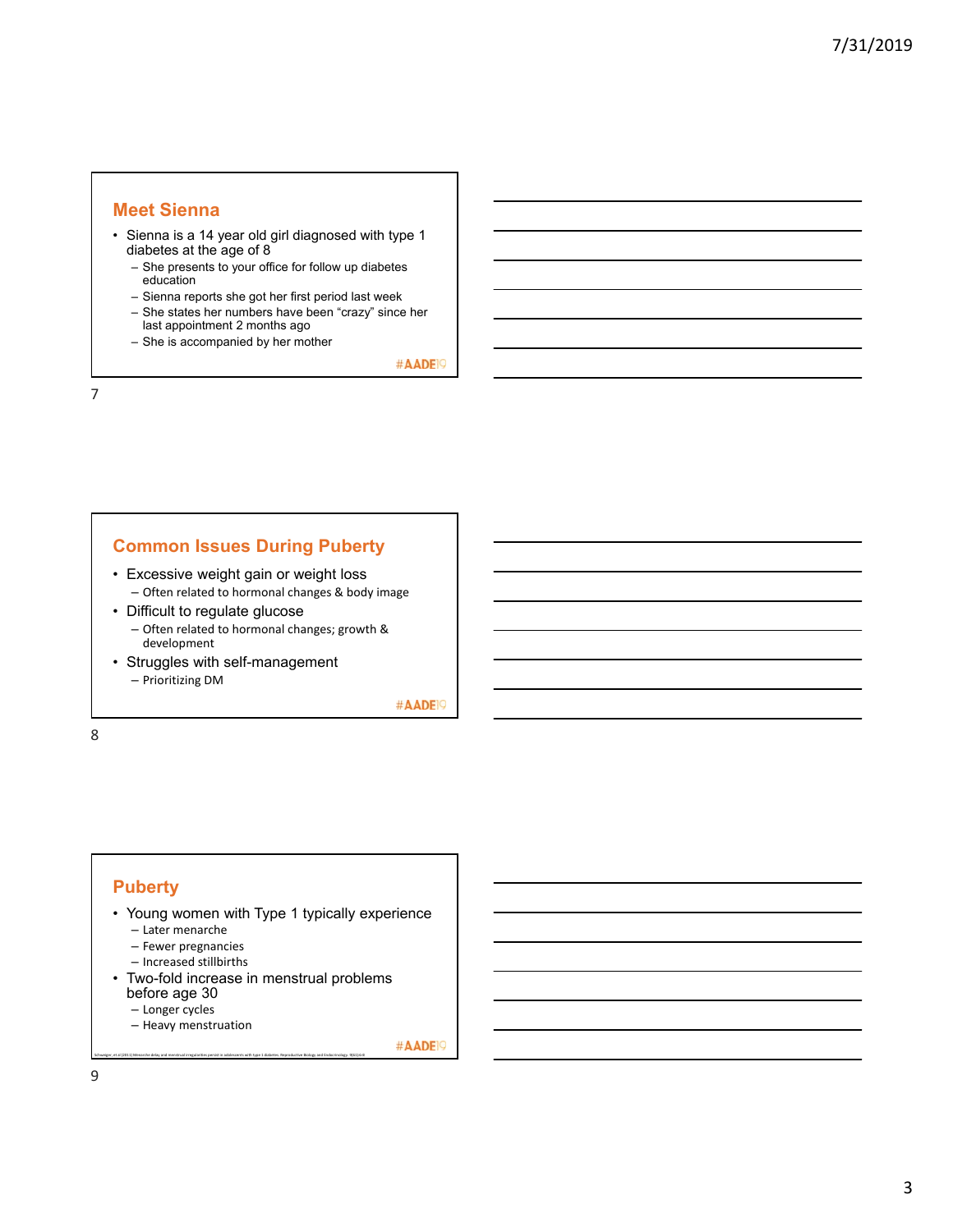#### **Menarche**

- Typically delayed for women with T1 DM
	- , Girls diagnosed with T1 DM before age 10 years had a significant<br>Girls diagnosed with T1 DM before age 10 years had a significant<br>delay in menses
	- Girls with T1 DM diagnosed after age 10 years had less of a delay
- Potential causes
	- Period of weight loss and physiologic stress prior to diagnosis
	- Chronic disease typically associated with menses delay
	- Weight loss associated with altered metabolism

Strotmeyer, et al (2003) Menstrual cycle differences between women with type 1 diabetes and women without diabetes. Diabetes Care/American Diabetes Association Schweiger, et al (2011) Menarche delay and menstrual irregularities persist in adolescents with type 1 diabetes. Reproductive Biology and Endocrinology. 9(61):6‐8

#AADE<sup>19</sup>

10



11

#### **Menarche**

- Age of menarche negatively associated with BMI – Higher BMI associated with earlier menses
- Level of A1C not associated with delayed menarche
- Despite improvement in diabetes treatment, menarche delay and menstrual irregularity continue to be a concern among women with T1 DM
- Women diagnosed after menarche do not seem to be impacted by these irregularities

Schweiger, et al (2011) Menarche delay and menstrual irregularities persist in adolescents with type 1 diabetes. Reproductive Biology and Endocrinology. 9(61):6‐8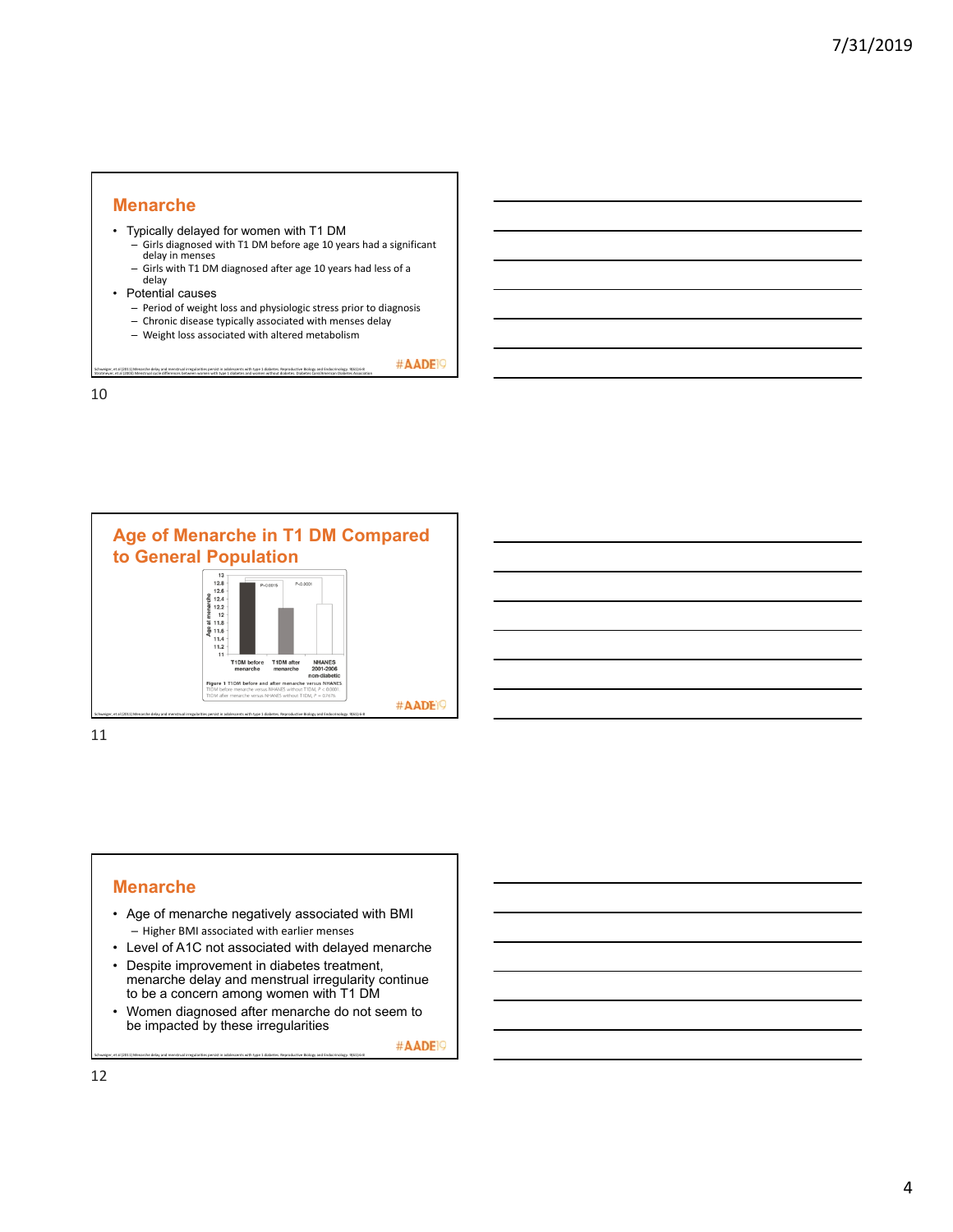# **Menses**

- Characteristics of T1 DM menstrual cycle differs by age
	- Age < 20 & 20‐29 years
		- duration typically > 6 days • Heavy menstruation
		- Cycle > 31 days
	- Age 30‐49 years
		-
		- No significant difference among women with T1 DM compared to women without DM

Strotmeyer, et al (2003) Menstrual cycle differences between women with type 1 diabetes and women without diabetes. Diabetes Care/American Diabetes Association

#AADE<sup>19</sup>

13

## **Polycystic Ovarian Syndrome**

- Most common endocrine disorder among women of child bearing age
	- Prevalence in women with T1 DM ~24% Prevalence in general population ~6‐15%
- Most common cause of anovulation

Escobar‐Morreale, et al (2016). Type 1 diabetes and polycystic ovarian syndrome: systematic review and meta‐analysis. Diabetes Care. 39: 639‐648

- Symptoms include
	- Oligomenorrhoea
	- Elevated androgen levels
	- Hirsutism and acne
	- Decreased fertility

#AADE<sup>19</sup>

14

## **Collaborating with the Diabetes Educator**

- Gain trust in order to establish a working relationship
- Shared decision making rather than interventions
- Establish patient centered goals, allowing her to prioritize what is most important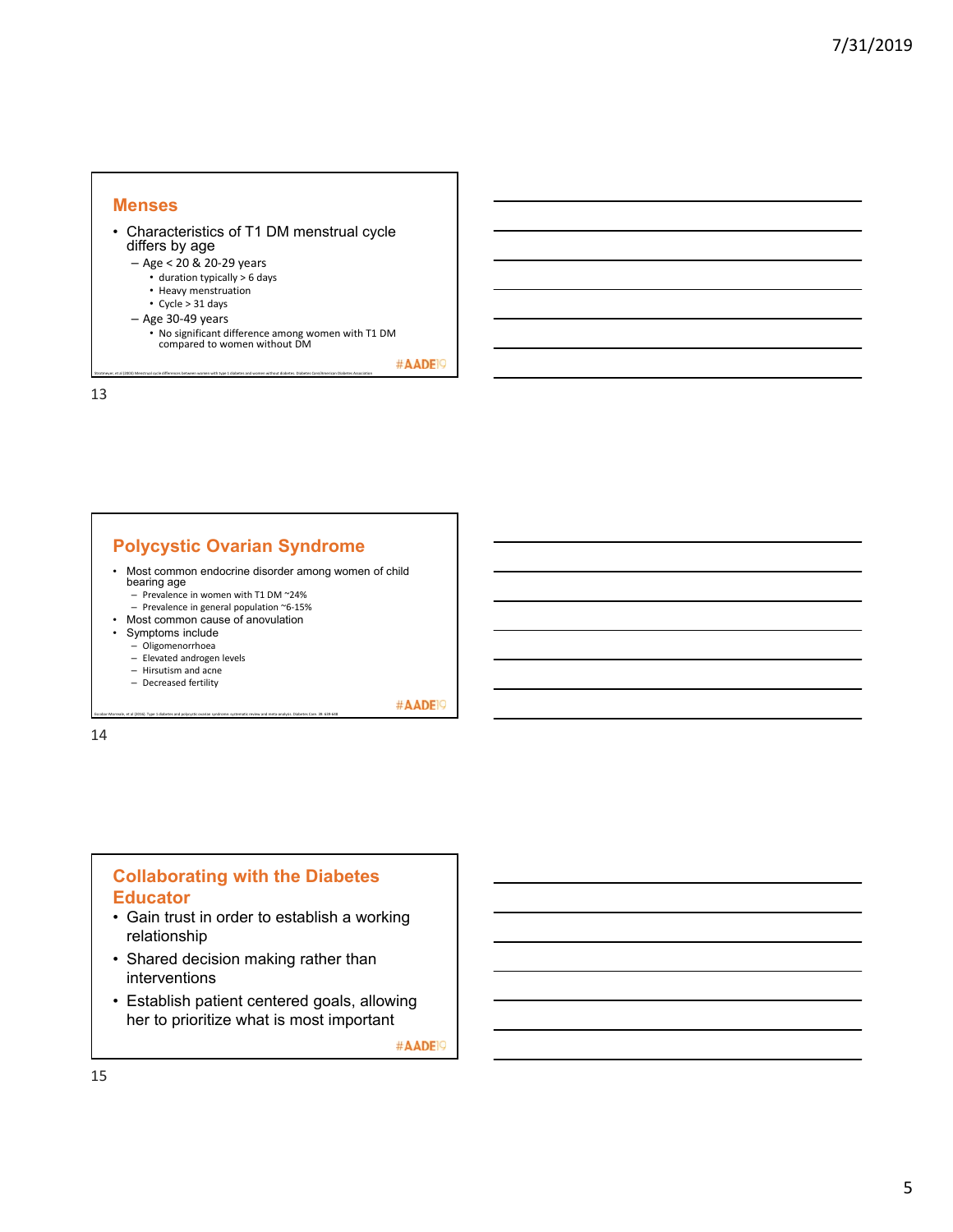## **What's in the Toolbox?**

- Basal adjustments for hormonal variations
- Educate on growth and development and the impact on T1 DM
	- Taking ownership of self care
	- Hormonal fluctuations
	- Psychological impact
	- Insulin resistance
- Discuss treatment options: pump, CGM
- Increase touch points in between visits

#AADE<sup>19</sup>

16

### **Sienna**

- Sienna is struggling
	- She is now 18 y/o
	- Her A1C is 10% and has been >9% for the past few years
	- She admits to not checking routinely & omitting insulin doses
	- Her microalbumin creatinine ratio is elevated (confirmed x 2) – Her period is irregular
	- She has a boyfriend
		- Her mom is worried and thinks she has been drinking
		- She smells cigarette smoke on her clothing

#AADE<sup>19</sup>

17

## **Sex, Drugs and Rock & Roll**

- Late teens into 20s begins another struggle for control
	- Emerging adulthood
- Often the time when many young women drift and wander
- Often only communicating with health care team in time of crisis or when in need of prescriptions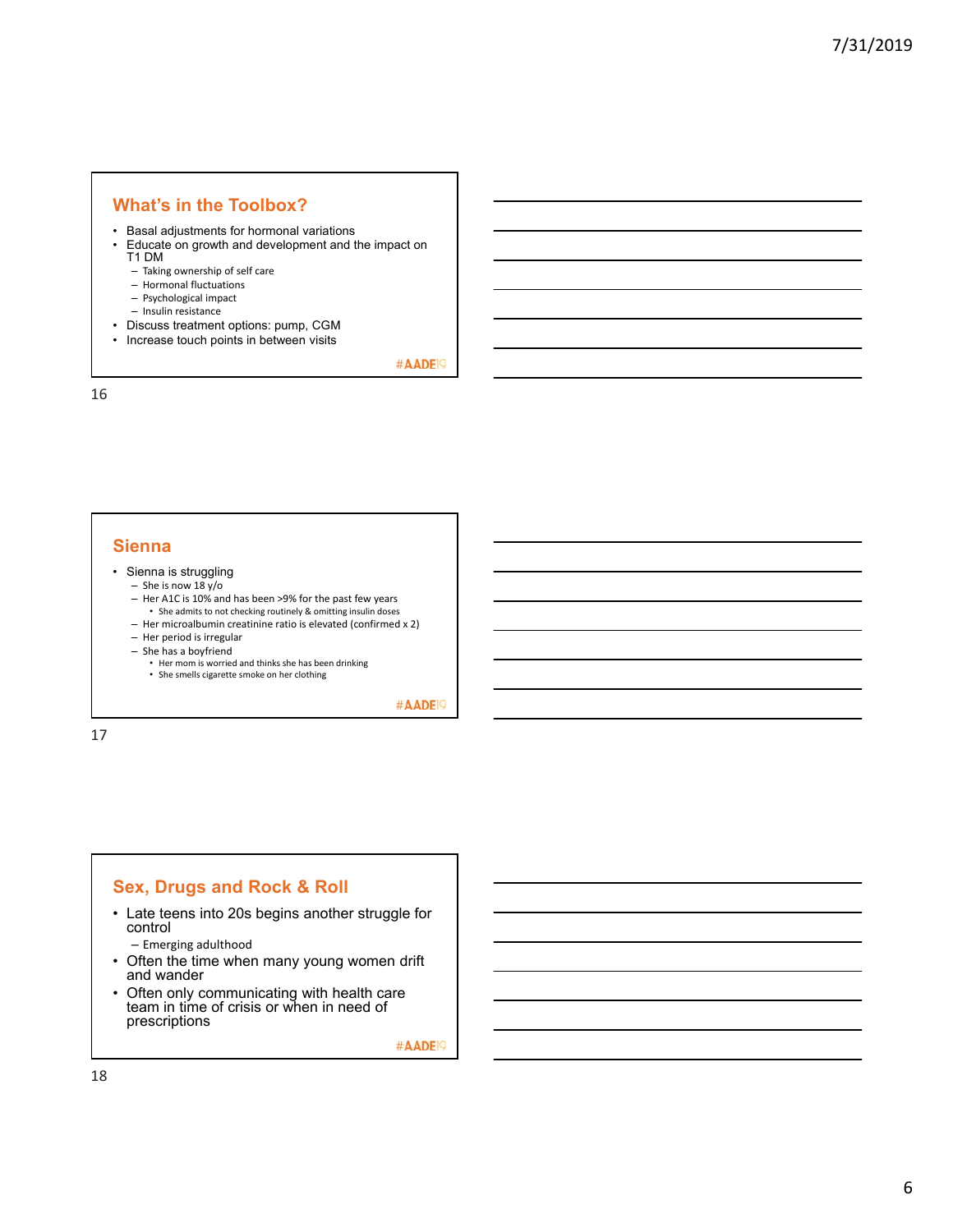## **Sex, Drugs and Rock and Roll**

- Body image disturbances
- Increased independence – Social, self care, financial
- Access to drugs and alcohol
- Increased sexual experimentation
- Psychological impact
	- Anxiety, depression

#AADE<sup>19</sup>

19

## **Behavioral Disorders & Addiction**

- Anxiety and depression
	- Self care burden
	- Glycemic control directly related
	- Chronic disease increased risk for depression
- Addiction issues

– Dangerous in the presence of insulin

#AADE<sup>19</sup>

20

## **Eating Disorders**

- Adolescents and young women with T1 DM are at high risk – Pressure of constant food "restriction"
	- Weight management
	-
	- Altered body image Control issues
- Incidence
	- Pre‐adolescence: 2%
	- Adolescence: 11‐15 %
	- Young women: 30‐39%

Klinik, et al (2017) Diabulimia, a type 1 diabetes specific eating disorder. Turkish Archives of Pediatrics. 52(1):46‐49

#AADE<sup>19</sup>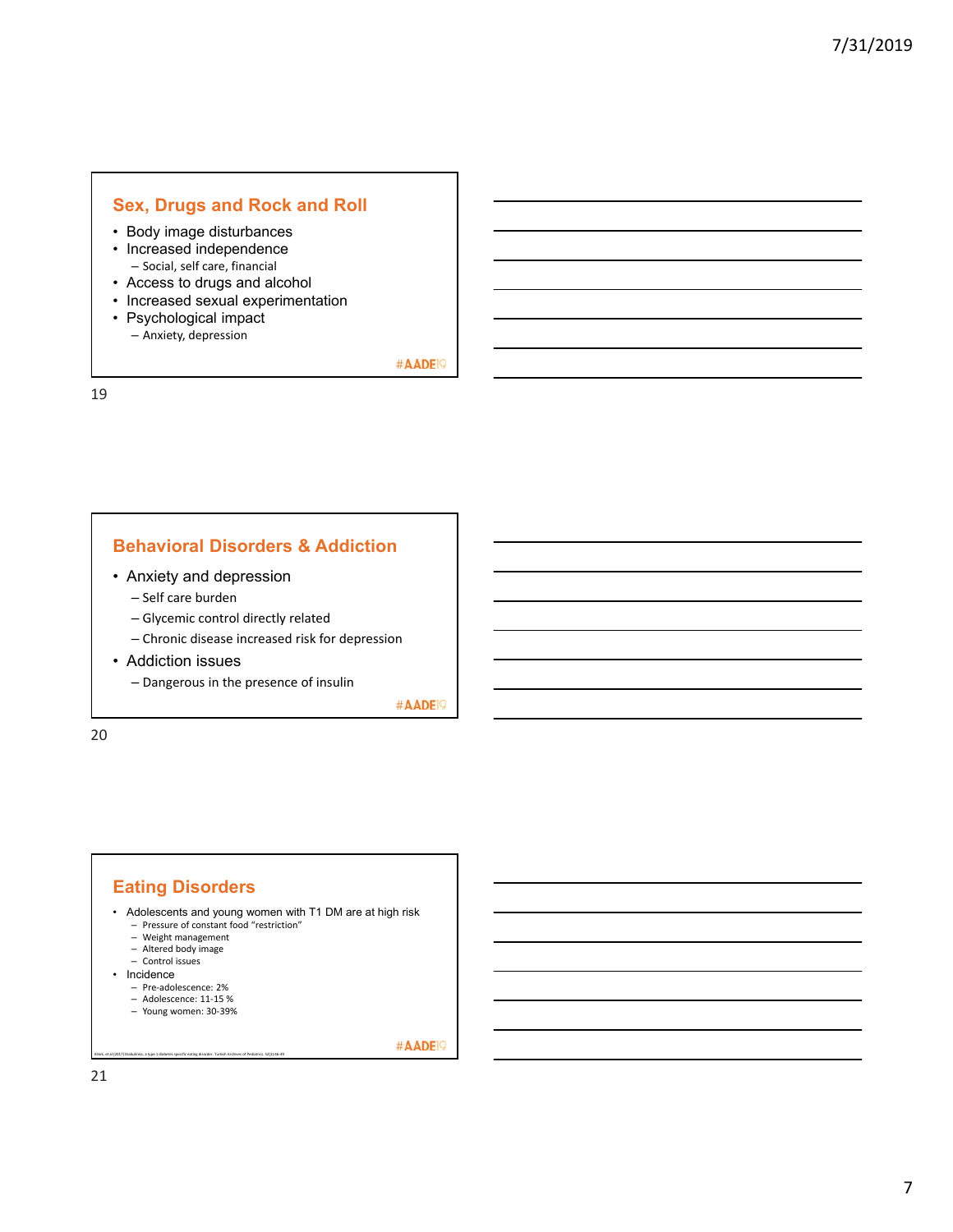

#AADE<sup>19</sup>

22

## **Collaborating with the Diabetes Educator**

- Remain supportive rather than judgmental
- Motivational interviewing – Employ open ended questions

Chelvanayagam, et al (2018) What is diabulimia and what are the implications for practice. British Journal of Nursing. 27(17):980‐986

- Address safe alcohol consumption versus binging
- Impact of drugs and alcohol on glucose
- Hypoglycemia, DKA • Smoking
	- Cigarettes, juules

#AADE<sup>19</sup>

23

## **What's in the Toolbox?**

- Depression/emotional issues
	- Open ended statements‐ weight/appearance changes – Networking with peers with T1DM
- Discuss options for contraception – Progesterone, estrogen, abstinence
- Ask about weekend plans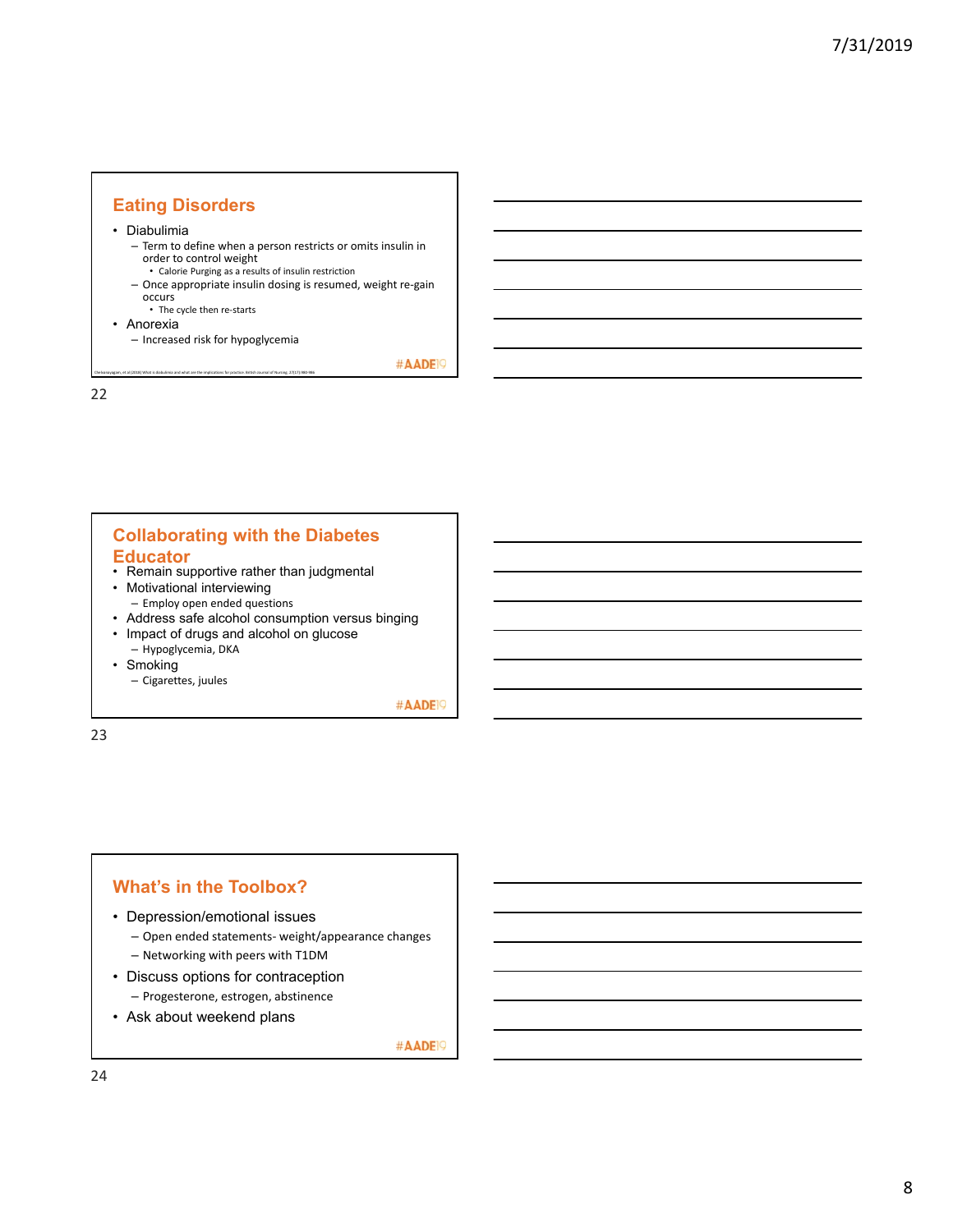#### **Sienna**

- Sienna is now 26 y/o
	- She got married last year and wants to start a family
	- Her A1C is 7.9%
	- She is on basal/bolus
	- She remains on oral contraception and an ACE inhibitor
	- She continues to smoke

#AADE<sup>19</sup>

25

## **Pregnancy**

- Pre-conception counseling & planning – Associated with better outcomes
	- Preconception A1C target < 6.5%
- Women with T1DM have higher rates of – Miscarriage, pre‐eclampsia, pre‐term delivery, c‐section, mortality
	- Increased risk for retinopathy & nephropathy

Ludvigsson, et al. (2019). Maternal glycemic control In type 1 diabetes and the risk for preterm birth. Ann of Intern Med. April 23. doi: 10.7326/M18‐1974.

• Neonates have higher rates of – Hypoglycemia, macrosomia, weight abnormalities, congenital malformations

American Diabetes Association (2019). Management of diabetes in pregnancy: standards of medical care in diabetes‐ 2019. Diabetes Care. Suppl. 1:S165‐S172.

#AADE<sup>19</sup>



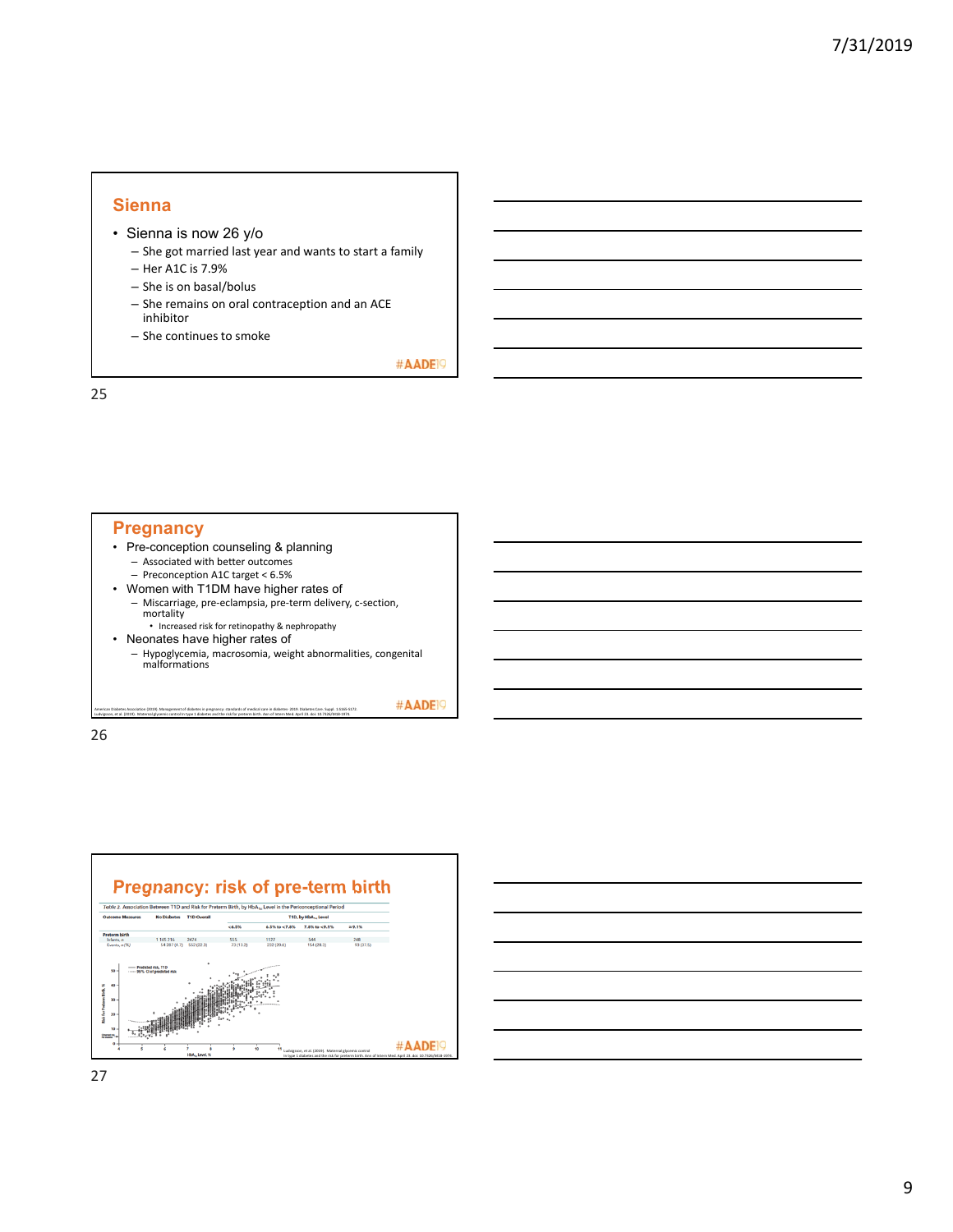|                                                                                                                   |                 | <b>Pregnancy: risk for adverse outcomes</b>                                                                                                           |                                                                                                                         |
|-------------------------------------------------------------------------------------------------------------------|-----------------|-------------------------------------------------------------------------------------------------------------------------------------------------------|-------------------------------------------------------------------------------------------------------------------------|
| Figure 4. Association between T1D and risk for secondary adverse pregnancy outcomes, by HbA <sub>1c</sub> levels. |                 |                                                                                                                                                       |                                                                                                                         |
| Infants, n                                                                                                        | Events, $n(96)$ | aRR (95% CI)*                                                                                                                                         |                                                                                                                         |
|                                                                                                                   |                 |                                                                                                                                                       |                                                                                                                         |
| 1163085                                                                                                           | 38 058 (3.3)    |                                                                                                                                                       |                                                                                                                         |
| 547                                                                                                               | 140 (25.6)      | 7.75 (6.72-8.95)                                                                                                                                      |                                                                                                                         |
| 1089                                                                                                              | 441 (40.5)      | 11.22 (10.37-12.14)                                                                                                                                   |                                                                                                                         |
| 519                                                                                                               | 251 (48.4)      | 12.88 (11.69-14.20)                                                                                                                                   |                                                                                                                         |
| 238                                                                                                               | 95 (39.9)       | 12.01 (10.23-14.09)                                                                                                                                   |                                                                                                                         |
|                                                                                                                   |                 |                                                                                                                                                       |                                                                                                                         |
| 1109502                                                                                                           | 41 799 (3.8)    |                                                                                                                                                       |                                                                                                                         |
| 480                                                                                                               | 54 (11.3)       | 2.88 (2.23-3.72)                                                                                                                                      |                                                                                                                         |
| 890                                                                                                               | 174 (19.6)      | 4.65 (4.06-5.32)                                                                                                                                      |                                                                                                                         |
| 388                                                                                                               | 96 (24.7)       | $5.76(4.85 - 6.85)$                                                                                                                                   |                                                                                                                         |
| 155                                                                                                               | 26 (16.8)       | 4.36 (3.14-6.07)                                                                                                                                      |                                                                                                                         |
|                                                                                                                   |                 |                                                                                                                                                       |                                                                                                                         |
| 1165216                                                                                                           | 25 168 (2.2)    |                                                                                                                                                       |                                                                                                                         |
| 555                                                                                                               | 135 (24.3)      | 11.30 (9.73-13.12)                                                                                                                                    |                                                                                                                         |
| 1127                                                                                                              |                 |                                                                                                                                                       |                                                                                                                         |
|                                                                                                                   |                 |                                                                                                                                                       | <b>AADE</b> IS                                                                                                          |
|                                                                                                                   |                 |                                                                                                                                                       |                                                                                                                         |
|                                                                                                                   | 544             | 402 (35.7)<br>207 (38.1)<br>29.1% 97 (39.1)<br>Ludviesson, et al. (2019). Maternal shoemic control in type 1 diabetes and the risk for preferm birth. | 15.45 (14.21-16.80)<br>16.21 (14.43-18.22)<br>16.03 (13.55-18.95)<br>Ann of Intern Med. April 23: doi: 10.7326/M18-1974 |



28



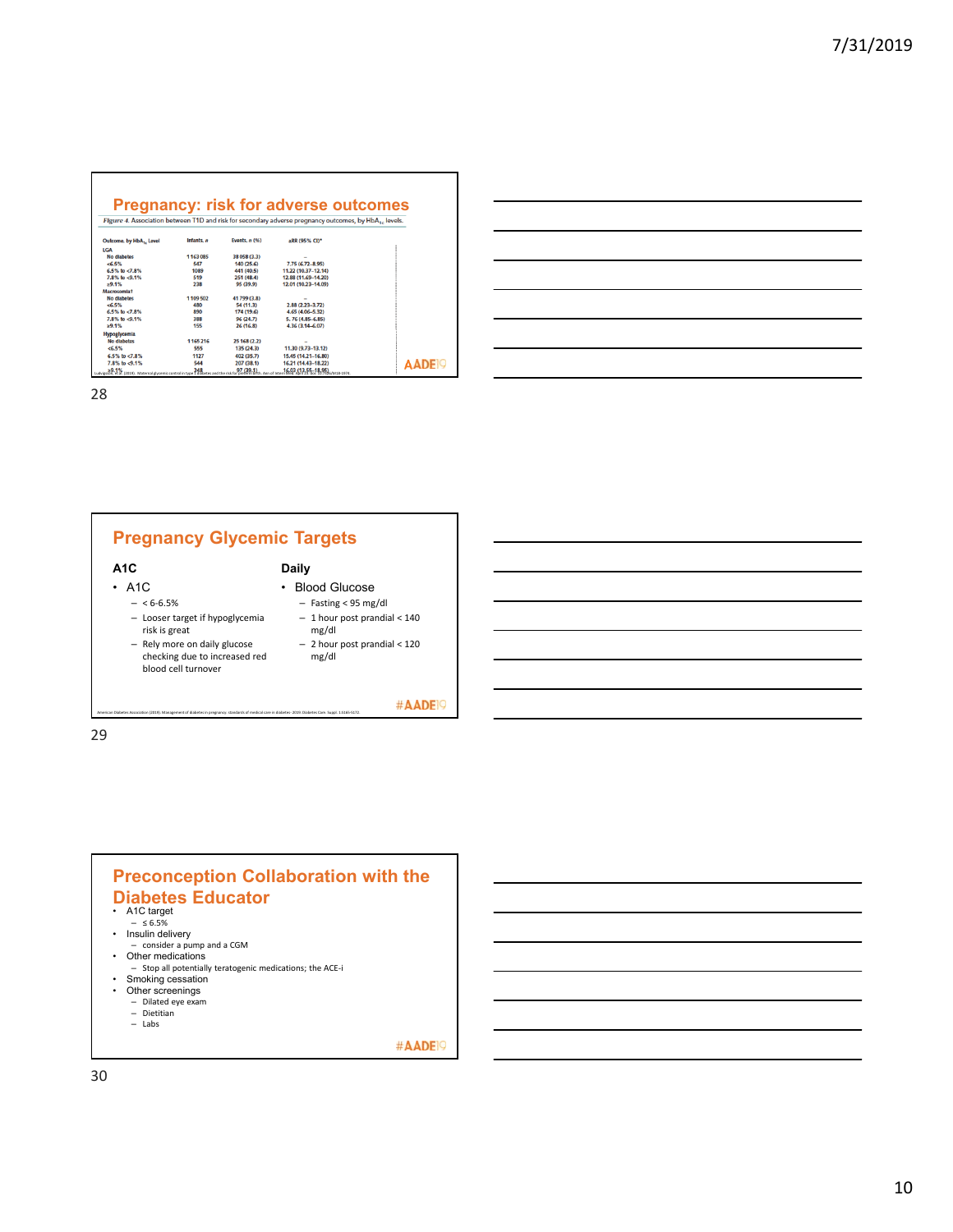## **Pregnancy Challenges: what's in the Toolbox?**

#### **Challenges**

- 1<sup>st</sup> trimester – Nausea and vomiting – Hypoglycemia
- 2<sup>nd</sup> trimester
	-
	- Insulin resistance Weight gain
- 3<sup>rd</sup> trimester
- Hypertension, pre-eclampsia<br>– Insulin sensitivity in the few v – Insulin sensitivity in the few weeks preceding delivery
- 1st trimester – Micro boluses – Review use of glucagon • 2nd trimester

**Collaborative Plan**

- Frequent increases in insulin, especially carb ratios Follow up with the RD
- 3<sup>rd</sup> trimester
- Use of labetalol for BP, aspirin 81 mg Potential need for insulin dose reductions
	- #AADE<sup>19</sup>

31

## **Postpartum Challenges: what's in the Toolbox?**

#### **Challenges**

- Increased insulin sensitivity immediately after delivery
- Hypoglycemia related to breastfeeding
- Glycemic variability related to sleep deprivation and remembering to bolus

#### **Collaborative plan**

- Reduce insulin doses – ~75% reduction in insulin – Set up a basal profile
- Snacking prior to breastfeeding Snack; no bolus Meal; reduced bolus ~25%
- Ask for help
	- Family, friends Reminders on phone
	- Smart technology

#AADE<sup>19</sup>

32

## **Sienna**

- Two successful pregnancies
- Resumed smoking Now 45 y/o
- 
- Fractured her foot last year; tripped over the curb
- Busy working mom  $-$  A1C 7.3%
	- BMI 29, waist circumference 37
	- $-$  BP 148/90
	- LDL 130
	- Mild background diabetic retinopathy & diabetic nephropathy – Irregular menses, night sweats
		-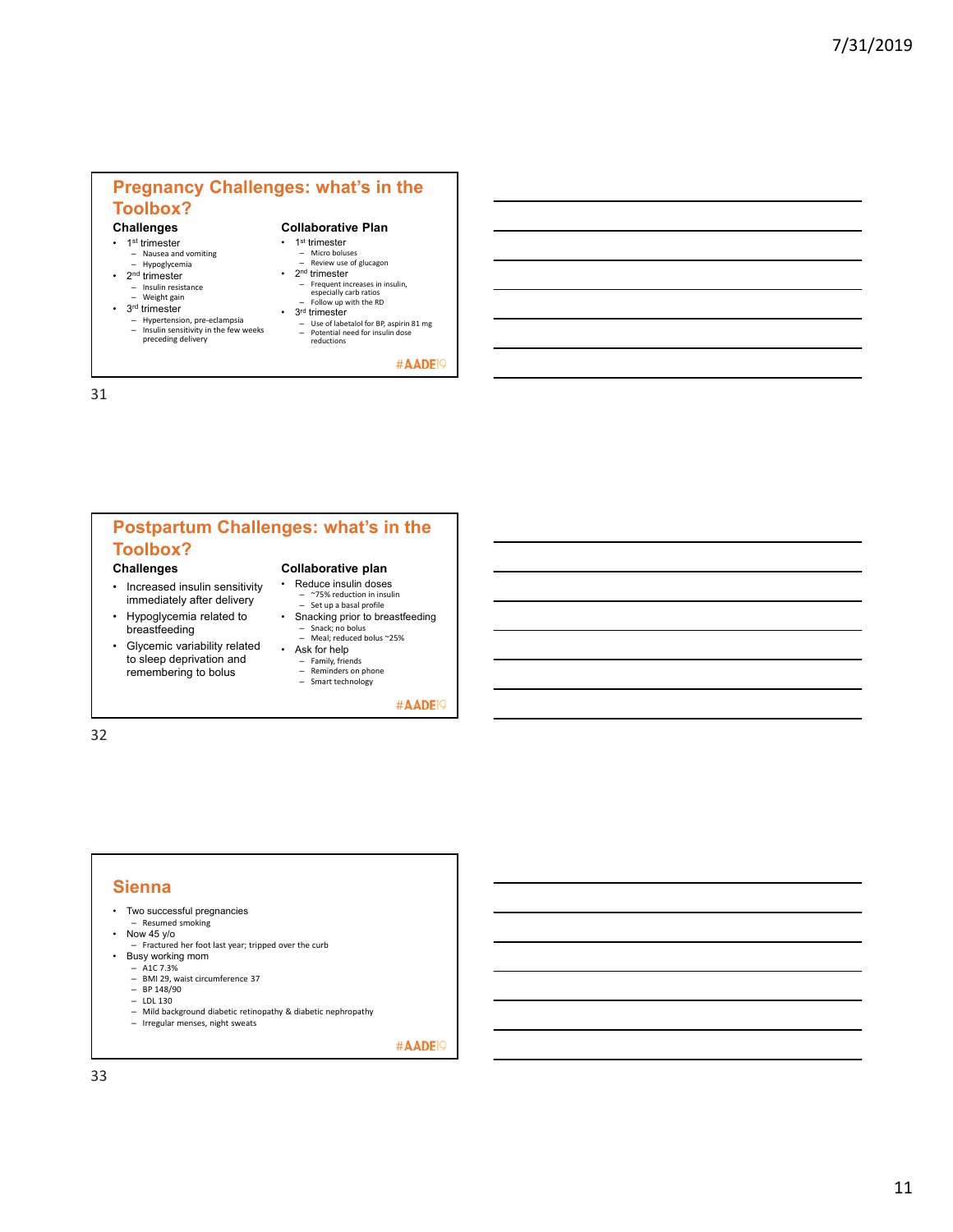

- Rates of CVD (coronary heart disease and peripheral arterial disease) are ~ 10 x higher than the general population
	- Increased endothelial dysfunction – Increased inflammatory markers
	- Acute hypoglycemia and hyperglycemia are associated with complex vascular events leading to inflammation
	- Increased coronary artery calcification • Associated with atherosclerosis

#AADE<sup>19</sup> deFerranti, et al. (2014) Type 1 diabetes and cardiovascular disease, a scientific statement form the American heart association and the American diabetes association. Circulation. 130:1110‐1130.

34



- Heart disease occurs 10-15 years earlier than in the general population, but disease generally more advanced by the time of diagnosis
	- Impact of cardiovascular autonomic neuropathy; may affect up to 40% of people with T1 DM
		- Impaired heart rate variability
		- Orthostatic hypotension
		- Exercise intolerance

#AADE<sup>19</sup> deFerranti, et al. (2014) Type 1 diabetes and cardiovascular disease, a scientific statement form the American heart association and the American diabetes association. Circulation. 130:1110‐1130.



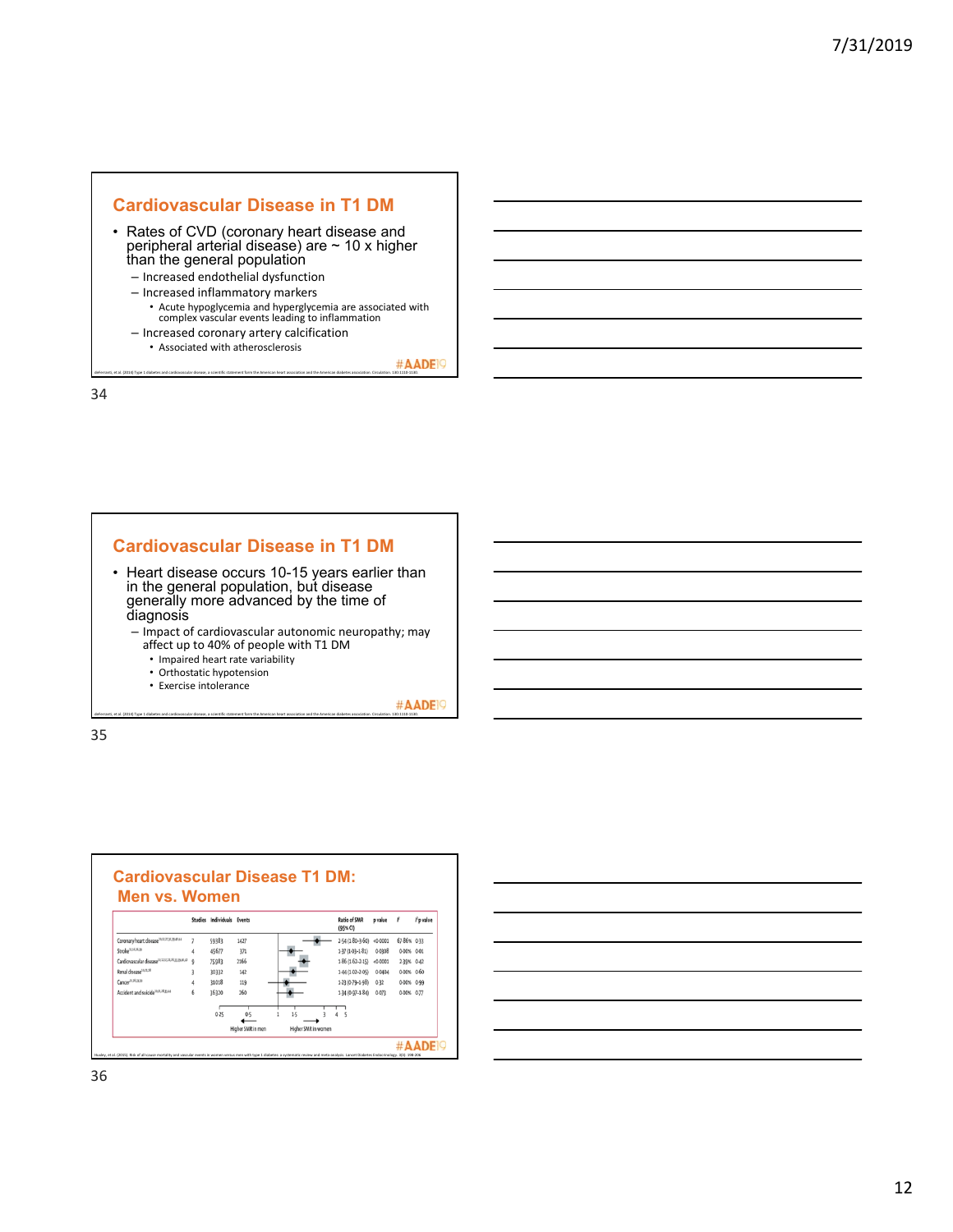#### **Cardiovascular disease in T1 DM Women**

- Young adult women with T1 DM
	- Develop CVD earlier than age‐matched women without DM – Are at higher risk of CVD than male counterparts with T1 DM
- Duration of DM >15 years is associated with higher mortality in women with CVD
- In general women with T1 DM
	- are at greater risk for mortality related to CVD and renal disease then men with T1 DM
	- Have 2 x higher risk of vascular events then men with T1 DM

Huxley, et al. (2015). Risk of all‐cause mortality and vascular events in women versus men with type 1 diabetes: a systematic review and meta‐analysis. Lancet Diabetes Endocrinology. 3(3): 198‐206

deFerranti, et al. (2014). Type 1 diabetes and cardiovascular disease, a scientific statement form the American heart association and the American diabetes association. Circulation. 130:1110‐1130.

37

#### **Cardiovascular Disease in T1 DM Women**

- Women often experience atypical symptoms – Nausea, reflux, abdominal pain
- Women are often dismissed and thought to have anxiety
	- Higher rates of macrovascular disease than male counterparts
	- Higher rates of all cause mortality, especially young adult women

deFerranti, et al. (2014) Type 1 diabetes and cardiovascular disease, a scientific statement form the American heart association and the American diabetes association. Circulation. 130:1110‐1130.

38

## **Urological Complications**

• 65% of women repot at least 1 urological complication<br>• Eemale Sexual Dysfunction

- Female Sexual Dysfunction
	- Associated with psychological variables, chronic disease management, poor glycemic regulation; lead to depression and dysfunction Affects ~42% of women with T1 DM
	-

Maric‐Bilkan (2017). Sex differences in micro and macro‐vascular complications of diabetes mellitus. Clinical Science. 131(9): 833‐846.

- Often overlooked in women • Embarrassment, body image issues
- Urinary Tract Infections and Urinary Incontinence
	- Impacts ~17% and 31% of women with T1 DM respectively
	-
	- Can result in significant hyperglycemia Asymptomatic, propensity for diabetic ketoacidosis

Wessels, et al. (2018) Burden of Urologic complications in men and women with long‐standing type 1 diabetes in the diabetes control and complications trial/epidemiology of diabetes interventions and

complications cohort. Diabetes Care. 41: 2170‐2177.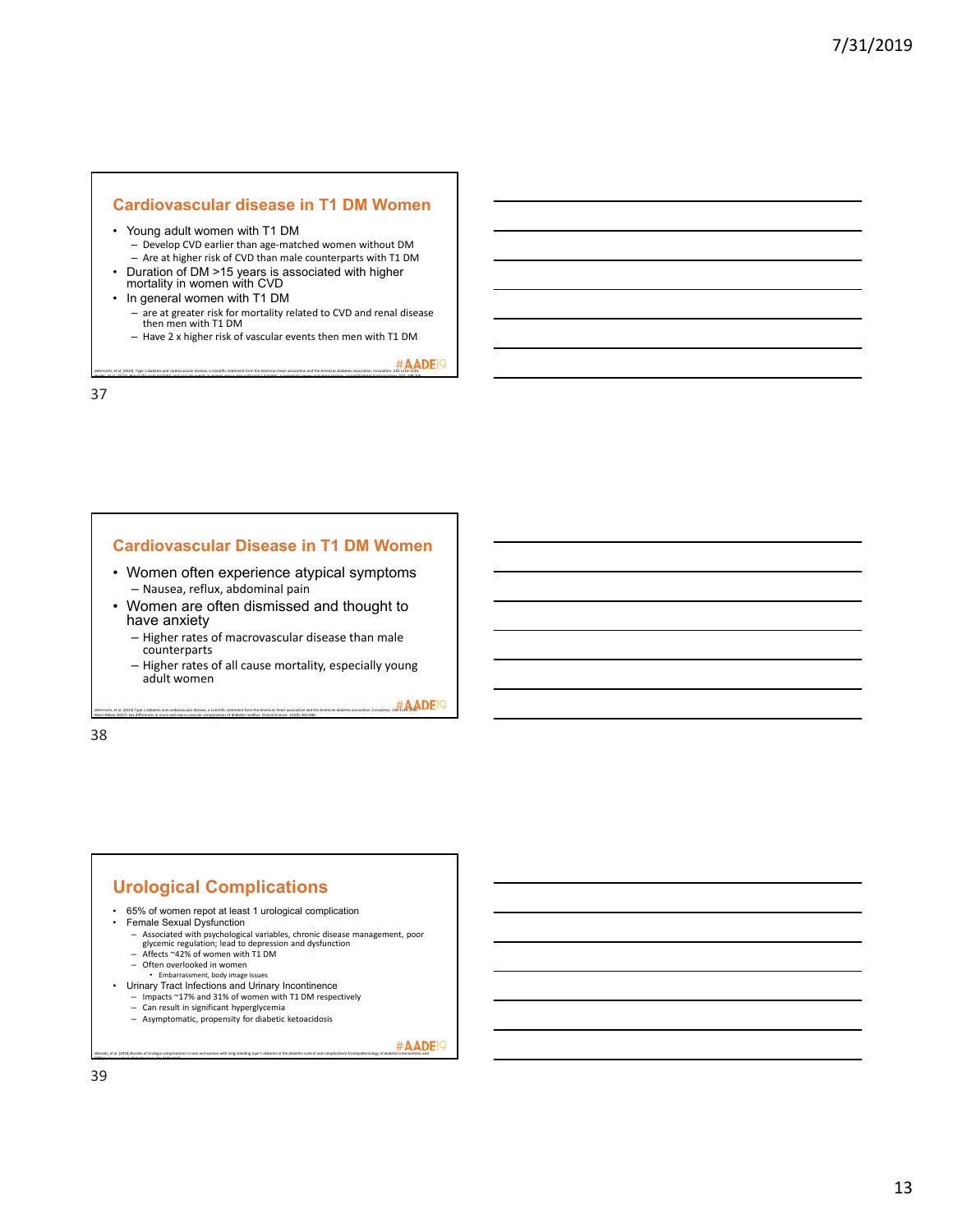#### **Menopause**

- Age of menopause
	- Conflicting data
		- Presence of microvascular complications my be associated with earlier menopause, otherwise no different than women without diabetes
- Fewer fertile years
- Symptoms of menopause – May overlap with symptoms of hypoglycemia & autonomic neuropathy
- Treatment of menopause
	- consider HRT on an individual basis

Yarde, et al. (2015) Age at menopause in women with type 1 diabetes: the OVADIA study. Hum Reprod. 30 (2): 441‐446. Morling, et al. (2013). Diabetes in women‐ a life course approach. Menopause International. 19(2); 87‐95.

40

## **Collaborating with the Diabetes Educator**

- Optimize A1C, BP and lipids to mitigate progression of microvascular complications – Weight management & exercise
	- Escalate ACE‐i, may need 2nd agent
- Smoking cessation counseling at every visit
- CVD
	- Statin therapy; high intensity, assess adherence
- Assess for cardiovascular autonomic neuropathy Menopause
	- HRT? (not if still smoking)
	- Ability to differentiate symptoms of hypoglycemia, impact on quality of life

#AADE<sup>19</sup>

#AADE<sup>19</sup>

41

## **Sienna**

- Now 65 years old
- Microvascular complications – Retinopathy and nephropathy: stable
- Hyperlipidemia
- Controlled, on a high intensity statin • Hypertension
- Controlled, on an ACE‐i
- First DEXA
	- Osteopenia of the hip
	- FRAX score: 3% for hip, 20% for major osteoporotic fractures Personal history of fracture, smoker, mother with history of hip fracture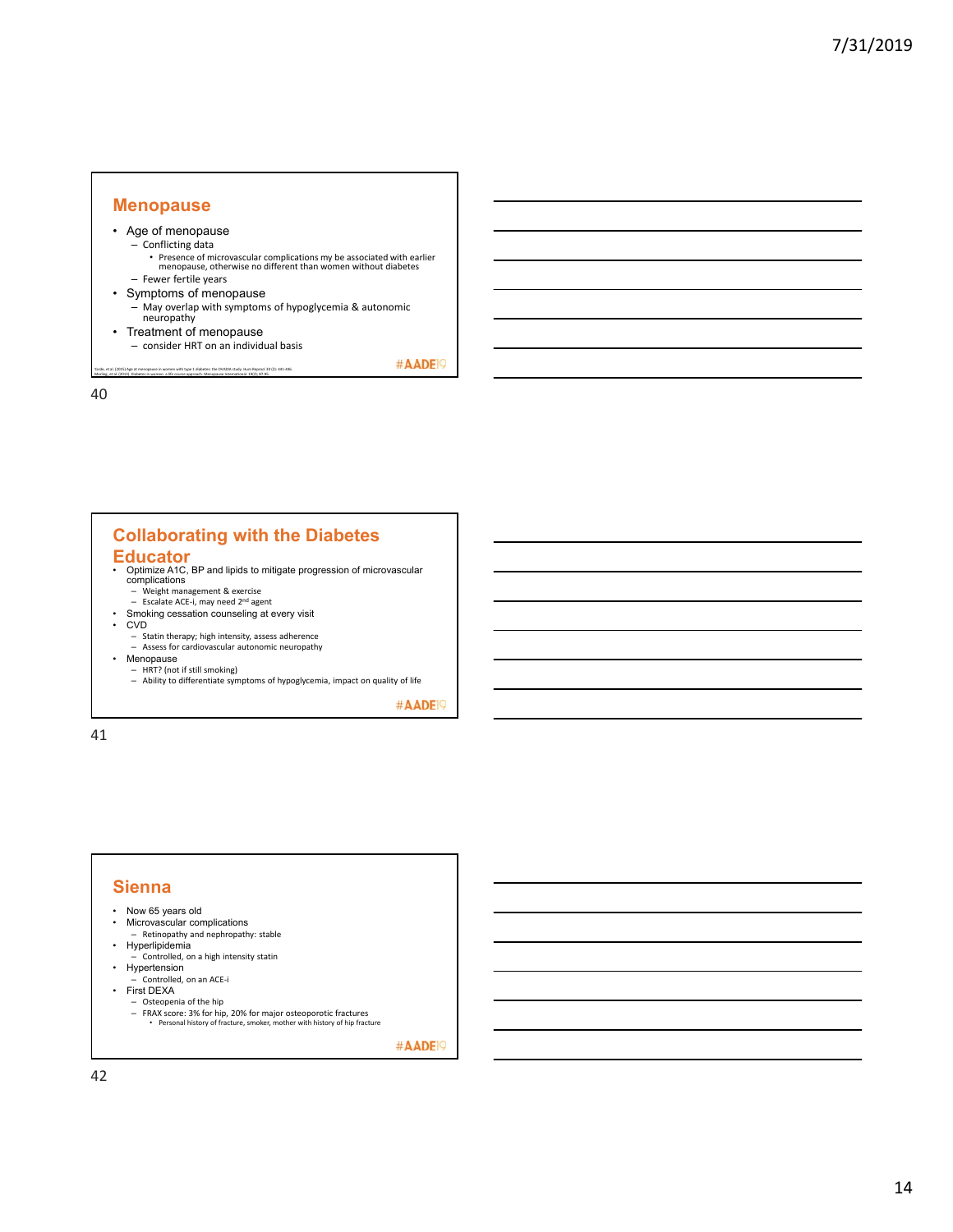#### **Osteoporosis**

- Often considered a complication of T1 DM  $-$  ~ 50% of T1 DM have bone loss
- ~ 20% aged 20‐56 have osteoporosis
- Lower BMD
	- Impact of hyperglycemia & microvascular complications Duration of DM
	-
- A1C
- Higher rates of hip fracture

Morling, et al. (2013). Diabetes in women‐ a life course approach. Menopause International. 19(2); 87‐95. Leanzig, et al. (2019) Risk for fragility fractures in type 1 diabetes. Bone. April 17,2019. doi.org/10.1016/j.bone. 2019.04.017

– 12 x higher risk • Associated with microvascular complications

#AADE<sup>19</sup>

43

## **Collaborating with the Diabetes Educator**

- Osteoporosis
	- Dietary intake of calcium & vitamin D
	- Regular exercise
		- In particular strength training and weight bearing
	- Safety mechanisms for fall prevention
	- Screening with DEXA every 2 years
	- Medication therapy
	- Bisphosphonate, estrogen, denosumab, teriparatide

#AADE<sup>19</sup>

44

#### **Sienna……..success**

- Retires to Boca
- Lives out the rest of her life, happy and healthy
	- Thanks to continued guidance from a Diabetes Educator !!!